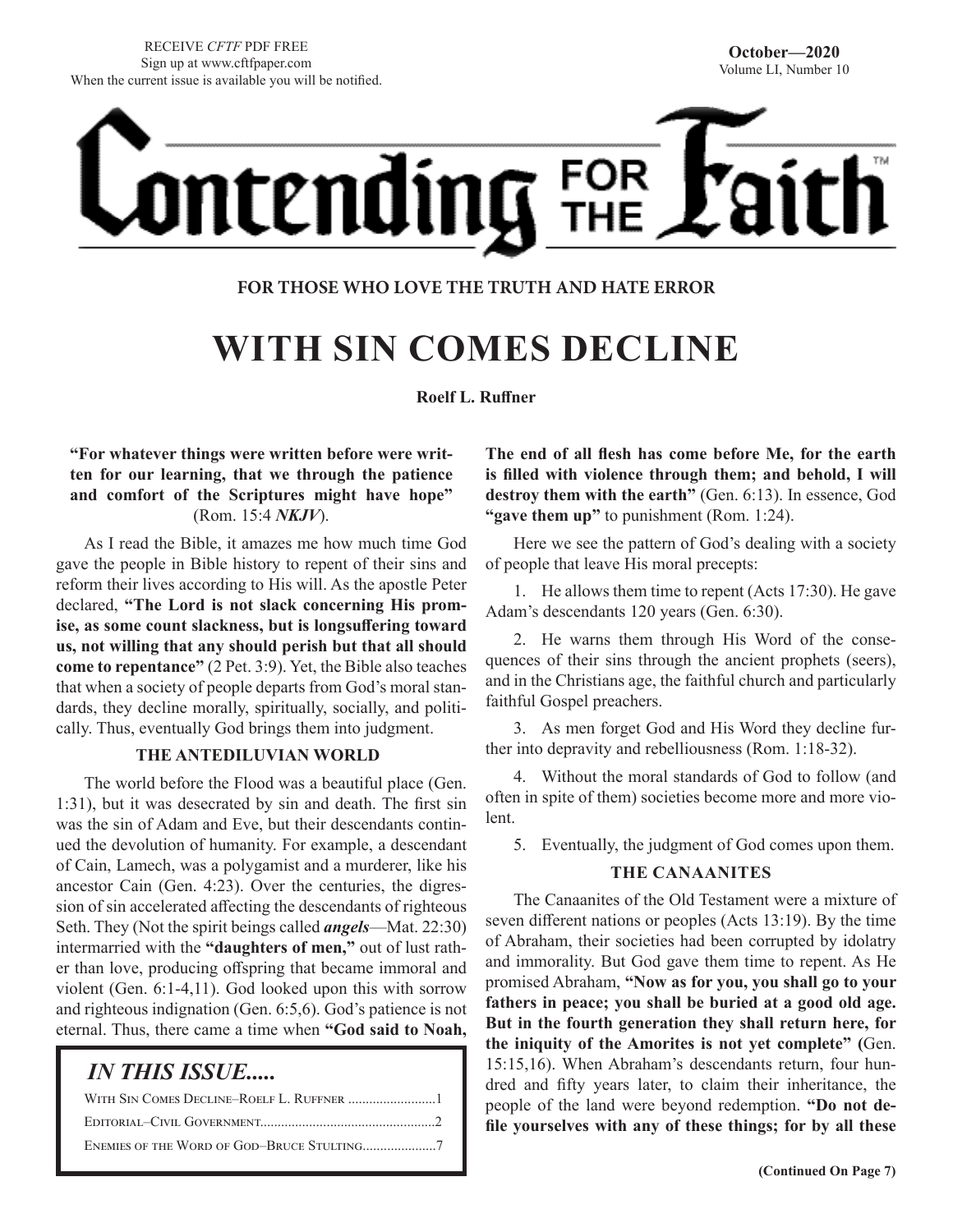

#### **David P. Brown, Editor and Publisher dpbcftf@gmail.com**

*COMMUNICATIONS received by CONTENDING FOR THE FAITH and/or its Editor are viewed as intended FOR PUBLICATION unless otherwise stated. Whereas we respect confidential information, so described, everything else sent to us we are free to publish without further permission being necessary. Anything sent to us NOT for publication, please indicate this clearly when you write. Please address such letters directly to the Editor David P. Brown, P.O. Box 2357, Spring, Texas 77383 or dpbcftf@gmail.com. Telephone: (281) 350-5516.*

#### *FREE—FREE—FREE—FREE—FREE—FREE*

*To receive CFTF free, go to www.cftfpaper.com and sign up. Once done, you will be notified when the current issue is available. It will be in the form of a PDF document that can be printed, and forwarded to friends.*

#### **SUBSCRIPTION RATES FOR THE PAPER EDITION**

*Single Print Subs: One Year, \$25.00; Two Years, \$45.00. NO REFUNDS FOR CANCELLATIONS OF PRINT SUBSCRIPTIONS.*

#### **ADVERTISING POLICY & RATES**

*CONTENDING FOR THE FAITH exists to defend the gospel (Philippians 1:7,17) and refute error (Jude 3). Therefore, we advertise only what is authorized by the Bible (Colossians 3:17). We will not knowingly advertise anything to the contrary and reserve the right to refuse any advertisement.*

*All setups and layouts of advertisements will be done by CONTENDING FOR THE FAITH. A one-time setup and layout fee for each advertisement will be charged if such setup or layout is needful. Setup and layout fees are in addition to the cost of the space purchased for advertisement. No major changes will be made without customer approval.*

*All advertisements must be in our hands no later than one month preceding the publishing of the issue of the journal in which you desire your advertisement to appear. To avoid being charged for the following month, ads must be canceled by the first of the month. We appreciate your understanding of and cooperation with our advertising policy.*

*MAIL ALL SUBSCRIPTIONS, ADVERTISEMENTS, AND LET-TERS TO THE EDITOR, P. O. Box 2357, Spring, Texas 77383- 2357. COST OF SPACE FOR ADS: Back page, \$300.00; full page, \$300.00; half page, \$175.00; quarter page, \$90.00; less than quarter page, \$18.00 per column-inch. CLASSIFIED ADS: \$2.00 per line per month. SETUP AND LAYOUT FEES: Full page, \$50.00; half page, \$35.00; anything under a half page, \$20.00.*

*CONTENDING FOR THE FAITH is published bimonthly. P. O. Box 2357, Spring, Texas 77383-2357 Telephone: (281) 350-5516.*

> **Ira Y. Rice, Jr., Founder August 3, 1917–October 10, 2001**

## *Editorial...* **CIVIL GOVERNMENT**

#### **INTRODUCTION**

In 64 BC, Pompey the Great made Cilicia a Roman province, as well as its capital. Following the death of Pompey in Egypt during the civil war, Tarsus received great benefits both from Julius Caesar and then from the first Emperor of the Roman Empire, Augustus. Therefore, he who became the peerless apostle Paul was born into Roman citizenship in the free city of Tarsus, Cilicia (Acts 21:39; 22:28). Incidentally, a free city was one that had the privilege of having its own magistrates to govern it. Also, it was exempted from the occupation of a Roman garrison. However, being a free city did not guarantee its citizens Roman citizenship. Moreover, during this period in the Roman Empire only from 5 to 10% of the people composing it enjoyed Roman citizenship. Roman citizens had freedom from beatings without trial, the right to be tried before the emperor rather than a local court of law, and the right not to be executed by crucifixion.

Although Paul was born into Roman citizenship, there is no information available regarding how Paul's father became a Roman citizen. He may have been granted citizenship or it came down to him as an individual right. More than likely his citizenship was a reward for services rendered to the right people, possibly during the civil wars. The foregoing speculation is offered only because we know from Roman history the foregoing are the paths others traveled to become Roman citizens. Be those things as they may, it seems safe to conclude that years later when the Roman chief captain who bought his Roman citizenship with **"a great sum"** was, to say the least, surprised when Paul said to him concerning his own citizenship, **"But I was free born."** Incidentally, from this account we learn at that time one could buy Roman citizenship, but it cost a **"great sum"** to purchase it. Further, the significant change in attitude and action by the chief captain and those Romans involved with Paul after they understood the apostle was a Roman citizen should be noted—more about that later in this piece. Especially in Paul's case, notice the preparation and intense effort made to protect Paul from the Jews when the chief captain had learned of the plot to kill Paul (Acts 23:17-33). Such activity further demonstrates the privilege of having Roman citizenship.

#### **GOD'S PROVIDENCE**

When Paul wrote, **"But when it pleased God, who separated me from my mother's womb, and called me by his grace"** (Gal. 1:15), he revealed God's providential preparation for him to serve as an apostle of Christ to the Gentiles. Paul was brought up as a devout Jew in Tarsus and educated in Jerusalem at the feet of Gamaliel (Acts 22:3). Being a Hellenistic Jew (a Jew reared outside of Judea/Galilee), the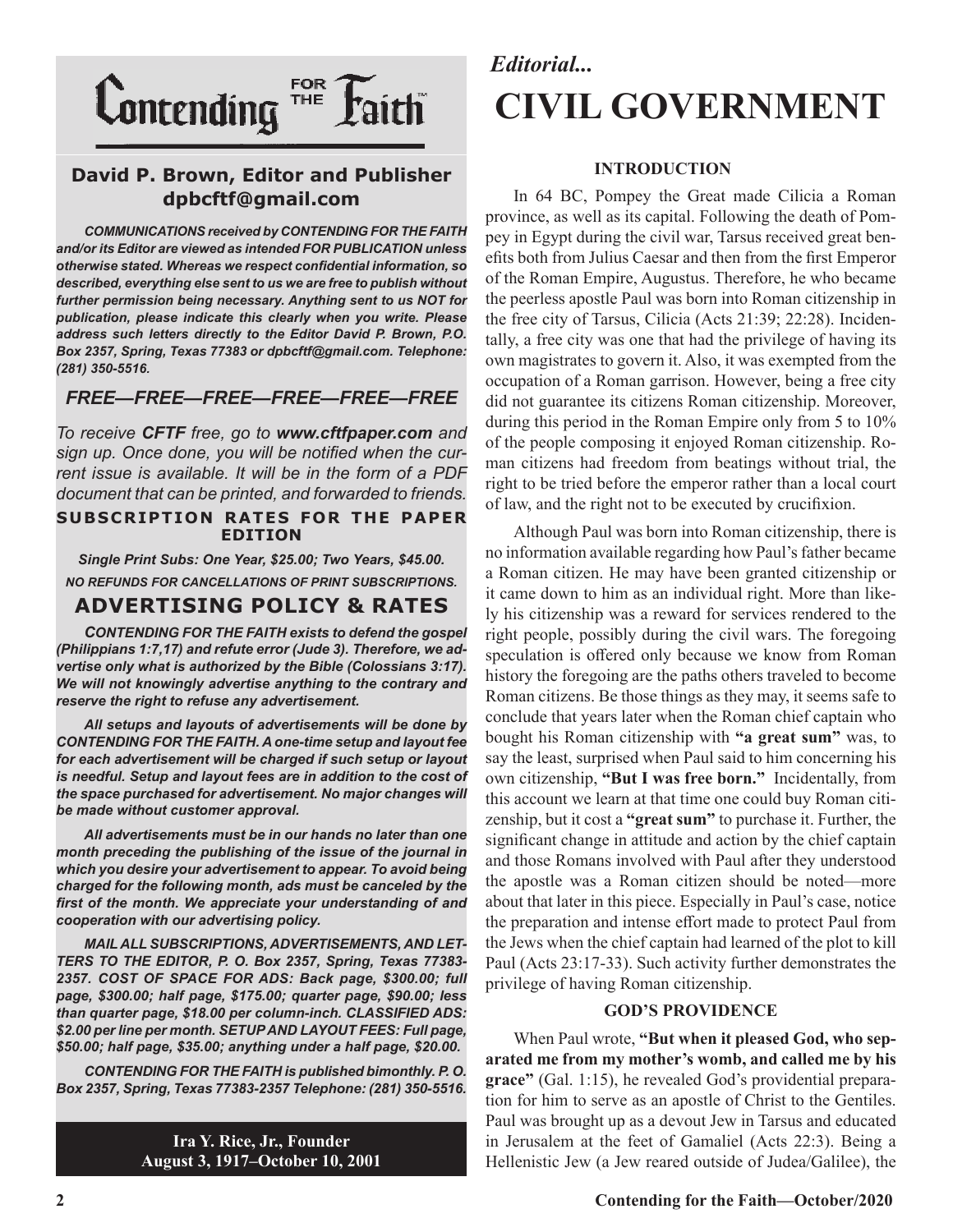apostle was knowledgeable of Greek culture, philosophy, and way of thinking. Thus, with the privileges of Roman citizenship, Paul was well prepared to expedite the work whereunto the Lord had called him—testifying that Jesus is the Christ as well as preaching and defending the gospel to Jews and Gentiles alike. At the time of Paul's conversion, Jesus said of him, **"for he is a chosen vessel unto me, to bear my name before the Gentiles, and kings, and the children of Israel: For I will shew him how great things he must suffer for my name's sake"** (Acts 9:15b, 16).

This is an appropriate place to emphasize an important point about Paul's attitude toward and use of all things pertaining to this world in his faithful service to God, including his Roman citizenship. He viewed and used them as expedients (advantageous aids) in protecting his person and in discharging his obligations to the Lord as an apostle of Christ. Again, I refer to the two examples of the foregoing: when he used his Roman citizenship to escape flogging and to appeal for a hearing before Caesar (Acts 22:25-27; 25:10–11). We may accurately conclude that when the situation demanded it, the apostle would have acted accordingly. What an example to follow for all New Testament Christians when it comes to our attachment to, involvement with, and use of matters, things, and persons in faithfully serving the Lord during our probationary state on earth (See Mat. 6:33; Col. 3:17)!

#### **THE CHRISTIAN AND CIVIL GOVERNMENT**

Understanding the value of Paul's Roman citizenship to him in his personal work for the Lord, we turn now to Paul's inspired teaching about civil government and the Christian's relationship to it. Romans 13:1-7 stands out as a clear and succinct declaration of the Lord's will pertaining to the same. (I use the term *Christian* as it is defined and used in the New Testament and not in any sectarian, denominational, or any other sense differing from its use in the Bible.) Briefly, in this text Paul reveals that God ordained civil government to maintain order in society. It is to punish evil doers and protect the innocent. The apostle taught Christians to submit to legitimate civil governmental authority. It should be emphasized that Christians obey the laws of the land, not because they fear being punished for disobeying them, but to obey them is the right thing to do—as God in His Word defines what is right (Mat. 28:18; John 12:48; 2 Tim. 3:16, 17; Col. 3:17). This is the same reason Christians support civil government in all its legitimate functions by paying taxes, upholding civil governmental authority for the reason God appointed it to operate and in the realm where He ordained it to function (See Mat. 22:21b).

In 1 Timothy 2:1-4, Paul wrote to Timothy teaching that Christians are to pray for government officials to the end that the church be left in peace and free from civil government persecution—quoting the apostle, **"that we may lead a quiet and peaceful life."** How serious was Paul about Christians submitting to the lawful authority of civil government? The answer is understood in Luke's quotation of Paul's words found in Acts 25:11a. If Paul were found guilty of a crime, the apostle said, **"For if I be an offender, or have committed any thing worthy of death, I refuse not to die."** From his remark, as well as his brief but succinct treatise on the same in Romans 13, we learn that Paul in principle supported the death penalty.

Of a Christian's obligation to obey civil law the apostle Peter wrote:

**Submit yourselves to every ordinance of man for the Lord's sake: whether it be to the king, as supreme; Or unto governors, as unto them that are sent by him for the punishment of evildoers, and for the praise of them that do well. For so is the will of God, that with well doing ye may put to silence the ignorance of foolish men: As free, and not using your liberty for a cloke of maliciousness, but as the servants of God. Honour all men. Love the brotherhood. Fear God. Honour the king** (1 Pet. 13-17).

The only case wherein it is a godly act for Christians to disobey civil government is this: when it institutes a law that in order for one to comply with it, one necessarily sins against God (1 John 3:4; Jam. 4:18). In such cases, we must follow the apostle Peter and the other apostles. When the Jewish council had ordered the apostles to cease preaching the gospel, they replied to the council with the declaration, **"We ought to obey God rather than men"** (Acts 5:29). And this they did.

Regarding the work of Paul and Silas at Philippi (Acts 16:16-40), Paul cast a demon out of a slave girl who was engaged in fortune-telling. Her owners accused both Paul and Silas of criminal activity for so doing. This is the case because in casting out the demon, Paul and Silas indirectly interfered with the money making scheme of her owners. Having fomented what we may accurately label a "lynch mob," Paul and Silas were severely beaten under the auspices of the mob to accommodate the city leaders. Subsequently, they were confined to the inner prison and put into the stocks. Of course, the outcome of this ordeal was the conversion of the Philippian jailor and his house. (Many church members do not realize what may be required of us when in song we say to the Lord and our brethren, "Lead me to some soul today.") In this case, when Paul had the opportunity to use his rights as a Roman citizen he did not hesitate to do so.

Thinking, no doubt, that Paul and Silas had "learned their lesson," the magistrates of the Philippi sent orders for them to be released. But, to their surprise these abused men refused their release until these same magistrates spoke to them personally. Paul did not hesitate to send a straight forward, frank, and candid message back to them. About the magistrates and to them, Paul declared, **"They have beaten us openly uncondemned, being Romans, and have cast us into prison; and now do they thrust us out privily?**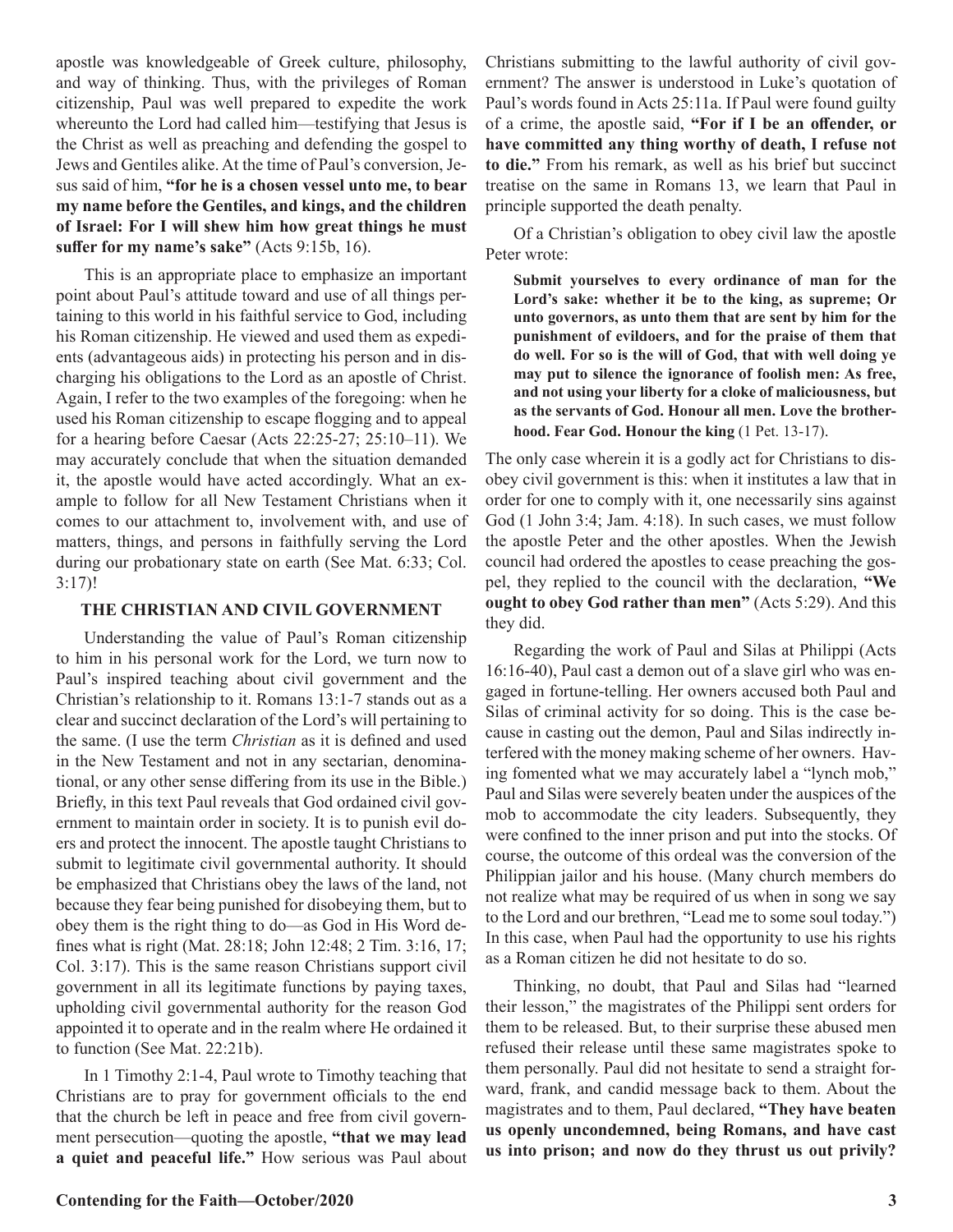**nay verily; but let them come themselves and fetch us out"** (Acts 16:35). To say the least, the magistrates were struck with fear having learned they had violated the sacred civil rights of two Roman citizens. This was an action which could have brought on the rulers severe personal penalties, even execution. Profound apologies were made to Paul and Silas and they were asked to quietly depart from the city.

Also referenced previously, another good example of the respect of Roman authorities for the rights of Roman citizens is seen following Paul's rescue by the Roman soldiers from the enraged Jews in Jerusalem. It was common to interrogate by scourging a prisoner to get information from him. Paul was about to undergo such interrogation when he asked, **"the centurion that stood by, Is it lawful for you to scourge a man that is a Roman, and uncondemned? When the centurion heard that, he went and told the chief captain, saying, Take heed what thou doest: for this man is a Roman"** (Acts 22:25-29). The centurion in charge was afraid when he learned that Paul was a Roman citizen and that he had bound him, thereby violating Paul's civil rights.

From these two New Testament cases alone, it is clear that Paul insisted vigorously that his civil rights as a Roman citizen be respected and not violated as he went about his work for the Lord. From Paul's example and teaching, we learn more about the apostle's inspired view of the Christian's use of civil government, the Christian's relationship to and one's use of it in living the Christian life. The apostle of Christ objected to civil government usurpations and violations of his legal rights as a Roman citizen in his work for the Lord. Thus, Christians who are citizens of the United States have New Testament authority to think and act the same as did Paul regarding our rights under the U. S. Constitution as we labor to do God's work.

The First Amendment to the U. S. Constitution and the first of what is known as *The Bill of Rights* reads:

Congress shall make no law respecting an establishment of religion, or prohibiting the free exercise thereof; or abridging the freedom of speech, or of the press; or the right of the people peaceably to assemble, and to petition the Government for a redress of grievances.

As is the case with the whole U. S. Constitution, the First Amendment applies to Christian citizens as well as any other American Citizen. The U. S. Constitution not only sets up the United States government, but forbids the congress from making laws "respecting an establishment of religion, or prohibiting the free exercise thereof; or abridging the freedom of speech, or of the press," etc. Paul never knew nor had the civil rights that Christians have under the U. S. Constitution. But in view of what he did regarding his civil rights as a Roman citizen in spreading and defending the gospel, if living today, he would have used every component part of the U. S. Constitution to expedite his work for the Lord and

protect himself in doing so.

#### **THE CIVIL GOVERNMENT OF THE UNITED STATES AND THE CHRISTIAN**

The rights the apostle Paul enjoyed because of his Roman citizenship were for his day great, but are not to be compared with the overall liberty and protection of individual rights that a citizen of the United States of America has under the U. S. Constitution—including Christians. Thus, when Christian citizens in the United States are respectful and compliant with the New Testament's inspired teaching regarding civil government, they are acting in concert with the authority of the U. S. Constitution—the document that brought into existence and sustains the federal government of the United States of America and from which all the laws of the land are to conform. The preamble to the U. S. Constitution reads:

We the People of the United States, in Order to form a more perfect Union, establish Justice, insure domestic Tranquility, provide for the common defence, promote the general Welfare, and secure the Blessings of Liberty to ourselves and our Posterity, do ordain and establish this Constitution for the United States of America.

*The first 10 amendments (The Bill of Rights*) to the U.S. Constitution *were designed to protect the basic rights of U.S. citizens, guaranteeing the freedom of speech, press, assembly, and exercise of religion; the right to fair legal procedure and to bear arms; and that powers not delegated to the federal government were reserved for the states and the people.* Christians in the United States have the constitutional authority to teach and defend the gospel as a whole and all component parts thereof it. The same is the case regarding Biblical moral law. We ought to follow the faithful peerless apostle Paul in doing as he did. To Timothy and through the young preacher to all Christians till the end of time he wrote:

**But thou hast fully known my doctrine, manner of life, purpose, faith, longsuffering, charity, patience, Persecutions, afflictions, which came unto me at Antioch, at Iconium, at Lystra; what persecutions I endured: but out of them all the Lord delivered me** (2 Tim. 3:10, 11).

*Would not Paul's foregoing inspired instruction to Timothy include the cases wherein Paul exercised his Roman Citizenship rights as a Christian to deliver himself from civil injustices as he went about doing the work the Lord called him to do? If not, why not?*

#### **CHRISTIANS FACING EVIL IN HIGH PLACES IN THE U. S. TODAY**

Regarding the attitude of many in the United States today toward the authority of civil government, certain governors and mayors have refused to act in concert with what the inspired Paul wrote concerning the design and purpose of civil government—to protect good people and punish bad people. Further, in recent days some office holders at all levels of civil government have refused to condemn anarchists,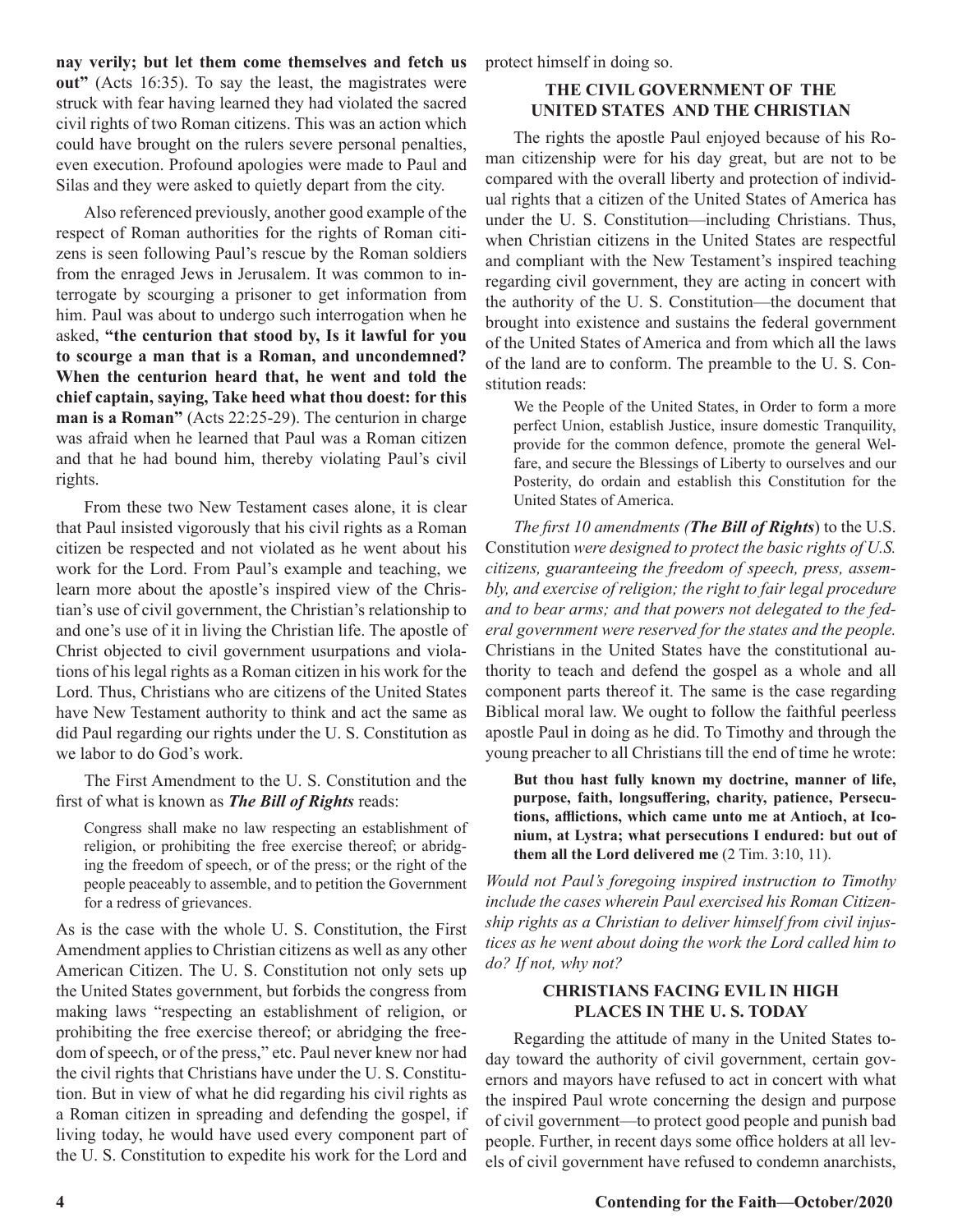other terrorists, and criminals who openly advocate the overthrow of the constitutional civil government of America's founding fathers, Further, they do not care who they hurt or abuse to attain their goals—the overthrow by whatever means of the civil government the founding fathers of these United States gave us. In their states and cities, evil doers have rioted, looted, burned, and murdered with little to no fear of suffering the consequences due such criminals. Law and order they know not.

#### **YOUR VOTE IN THE 2020 GENERAL ELECTION**

Besides living daily as the New Testament teaches Christians to live in all of our associations, what else can Christians do to oppose the wicked? You can vote for the candidate(s) who offers the best hope for keeping this country on the track the founding fathers put it on. Of course, many have voted early in the 2020 election. If that is the case with you, these words cannot influence you in this election. However, for those who have not voted, maybe these last minute words will help you in determining for whom you will vote.

Since we are electing the Chief Executive Officer of the federal government, how will you decide the candidate for whom you will vote? It should **not** solely be based on a candidate's rhetoric, tone, style, looks, or likability. As someone said, *"This is not a junior high or high school popularity/personality contest. I'm not voting for the person—I'm voting for the platform!"* That being the case, in determining for whom you will vote please take notice of the following list containing some of things for which a Christian citizen can and ought to vote as well as some things Christians should oppose. Some of the things listed came from an unknown author. With what I have previously written in mind please consider the following.

Among other important matters, Christians are voting for:

1) The principles on which this country was built and whereon it stands.

2) Constitutional government.

3) The freedom to worship and teach the Bible.

4) Our children and grandchildren to be able to choose their own path in life.

5) All parents to be able to choose where their children are educated.

6) The Electoral College to remain in place, so that a few heavily populated liberal centers do not control the elections.

7) Federal judges and a Supreme Court that interpret the Constitution rather than rewrite it.

8) History to be taught, with all of its warts, without erasing it or revising it—we must learn from our history lest we repeat it!

9) Capitalism and the right of private enterprise.

10) The right of the Civil Government to have a military that can protect this constitutional republic and the rights of the 11) Those who know that no one has the right to be wrong.

12) Those who know that all persons must take responsibility for their actions.

13) Those who will punish evil doers and protect the innocent.

14) Those who believe in absolute objective truth.

 Among those things for which Christians ought to vote against are:

1) Those who support and uphold the murder of unborn babies by "legalized" abortion—they do not believe in the sanctity of life .

2) Those who **"call evil good and good evil"** (Isa. 5:20)

3) Those striving to legalize alcohol, gambling, pornography, marijuana, prostitution, transgenderism, bestiality, same sex marriage, pedophilia, and such like.

3) Open borders. No nation will survive when it allows anyone to cross its borders without knowing about them. The Lord has certain requirements for those who would become citizens of the kingdom of heaven. Those who refuse to meet those requirements cannot become citizens of God's kingdom.

4) A rampant welfare system that enslaves its recipients (2 The. 3:10).

5) Socialism, in all of its forms, including health care, redistribution of wealth, reparations, etc.

No one can honestly say he/she loves God, and vote for a candidate who defends and supports the murdering of God's most precious blessing to society—the unborn. Please consider how immoral the U. S. has become. Remember, *"a vote is not a valentine. You are not confessing your love for the candidate. It is a chess move for the world you desire to live in."*

Ultimately and finally, we know that the only thing that can make any people the kind of people God desires them to be, and they must be if heaven is to be their eternal home, is their belief and obedience to the gospel of Christ. But until that happens, God's children must continue to live Godly lives, preach, and defend the whole counsel of God. This includes using what God in His great providence has placed into our hands to do the best we can in helping create an environment that will be more open to the truth of God's saving Word in all things. Indeed, God has given us the whole teaching of the New Testament and the personal conduct of the apostle Paul as a great example for us to follow in using one's civil rights in spreading and defending the gospel. Will you as a Christian, but also as one of "We the people," exercise your civil right to cast your vote for the platform policy that helps keep you free by, at least, *protecting the basic rights of U.S. citizens, guaranteeing the freedom of speech, press, assembly, and exercise of religion; the right to*  fair legal procedure and to bear arms; and that powers not *delegated to the federal government were reserved for the states and the people* (Col. 3:17)?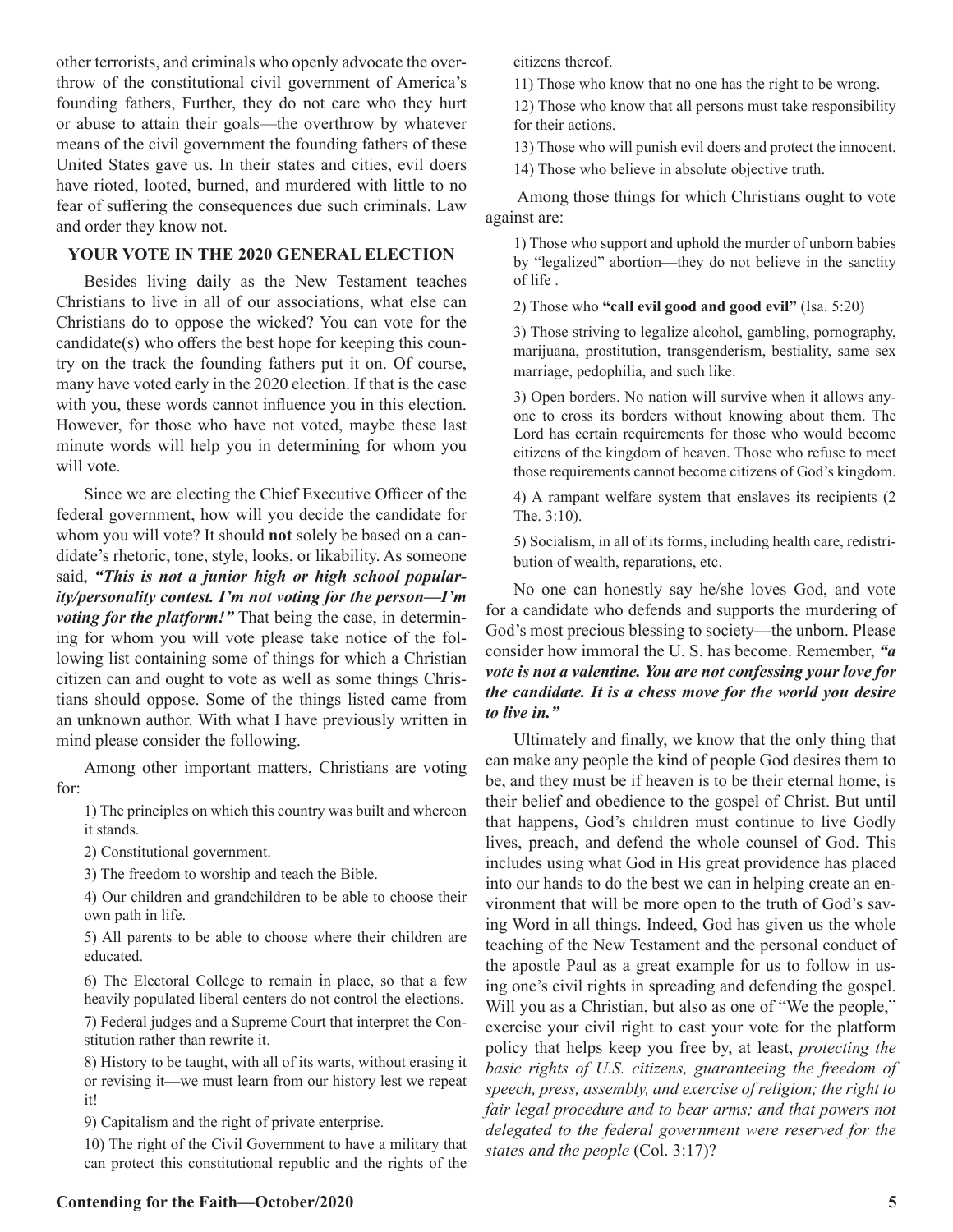#### **(Continued From Page 1)**

**the nations are defiled, which I am casting out before you. For the land is defiled; therefore, I visit the punishment of its iniquity upon it, and the land vomits out its inhabitants"** (Lev. 18:24,25). The Canaanites had almost completed that digressive cycle of sin: rebellion against God by idolatry, its attendant sin of immorality, violence, further decline, and God's judgment.

#### **THE PERIOD OF THE JUDGES**

When the Israelites conquered the promised land, God warned them not to enter the cycle of sin like the Canaanites.

**When the Lord your God cuts off from before you the nations which you go to dispossess, and you displace them and dwell in their land, take heed to yourself that you are not ensnared to follow them, after they are destroyed from before you, and that you do not inquire after their gods, saying, How did these nations serve their gods? I also will do likewise. You shall not worship the Lord your God in that way; for every abomination to the Lord which He hates they have done to their gods; for they burn even their sons and daughters in the fire to their gods"** (Deu. 12:29-31).

When the nation of Israel failed to heed the command of the Lord, following the death of Joshua and his successors, they declined spiritually and morally.

**Then the children of Israel did evil in the sight of the Lord, and served the Baals; and they forsook the Lord God of their fathers, who had brought them out of the land of Egypt; and they followed other gods from among the gods of the people who were all around them, and they bowed down to them; and they provoked the Lord to anger** (Jos. 2:11-12).

The Lord allowed pagan nations to chasten them until, in desperation, they repented of their sins and turned back to God. Then He sent judges who led them to victory over their enemies and faithfulness. Yet Israel, like modern day unfaithful Christians, always returned to their old ways of unfaithfulness and the cycle resumed. **"But it has happened to them according to the true proverb: A dog returns to his own vomit, and, a sow, having washed, to her wallowing in the mire"** ( 2 Pet. 2:22).

#### **SONS OF DAVID/SONS OF JEROBOAM**

The tragic history of David's kingdom is recorded in the books of 2 Samuel, 1 Kings, and 2 Kings. From Solomon on to Zedekiah, the Davidic line reflected the spiritual decline of ancient Israel and its eventual judgment by God. Some kings were righteous, such as Hezekiah and Josiah, but most were wicked or lukewarm. They followed the same digressive pattern, rebellion against God by idolatry and its attendant sin of immorality, violence, further decline, and God's judgment. Towards the end there were palace coups in which a ruler was assassinated to be replaced by his son.

**And the Lord God of their fathers sent warnings to them** 

**by His messengers, rising up early and sending them, because He had compassion on His people and on His dwelling place. But they mocked the messengers of God, despised His words, and scoffed at His prophets, until the wrath of the Lord arose against His people, till there was no remedy** (2 Chr. 36:15-16).

Their society was now worse than the Canaanites whom they had replaced over eight hundred years before (cf. 2 Kings 21:11). God destroyed David's kingdom, and the people would go into Babylonian Captivity for seventy years (Jer.  $25:11$ ).

Because of Solomon's idolatry, Jeroboam's kingdom was established when ten of the twelve tribes of Israel broke away from the House of David and formed the northern kingdom of Israel or Samaria. It quickly descended into idolatry and oppression. Dynasties would last for a generation or two and then be violently overthrown by a usurper from the military. As the kingdom digressed, more into paganism the political upheaval and foreign intrigue became pronounced. Finally, the Assyrian army took the capitol of Samaria and many of the people went into captivity.

**Nevertheless, they would not hear, but stiffened their necks, like the necks of their fathers, who did not believe in the Lord their God. And they rejected His statutes and His covenant that He had made with their fathers, and His testimonies which He had testified against them; they followed idols, became idolaters, and went after the nations who were all around them, concerning whom the Lord had charged them that they should not do like them** (2 Kin. 17:14,15).

#### **THE NEW TESTAMENT GENTILE WORLD**

Those people not under the Mosaic Covenant (the Gentiles) also followed the same pattern of degradation as did God's chosen people. Even the literate, pagan societies of ancient Greece and Rome once had a sense of decency and justice. But by the First Century A.D., that had dissolved into immorality, depravity, and politics ruled by brute force. In Paul and the Holy Spirit's brilliant expose of the pagan world in Romans Chapter One, the Word of God portrays the frustration of God and His legal wrath in one phrase: **"Therefore God also gave them up…"** (Rom. 1:24). Since they ignored the reality of God, He gave them up to degradation and eventual judgment. **"And even as they did not like to retain God in their knowledge, God gave them over to a debased mind, to do those things which are not fitting; being filled with all unrighteousness…"** (Rom. 1:28-29).

The glorious Gospel of Jesus Christ brought freedom to the ancient world (Mark 16:15, 16; Rom. 1:16; 1 Cor. 15:1- 4). To begin with, the heathen had their sins, which were many, washed away by the blood of Christ.

**Do you not know that the unrighteous will not inherit the kingdom of God? Do not be deceived. Neither fornicators, nor idolaters, nor adulterers, nor homosexuals, nor sodomites, nor thieves, nor covetous, nor drunkards, nor**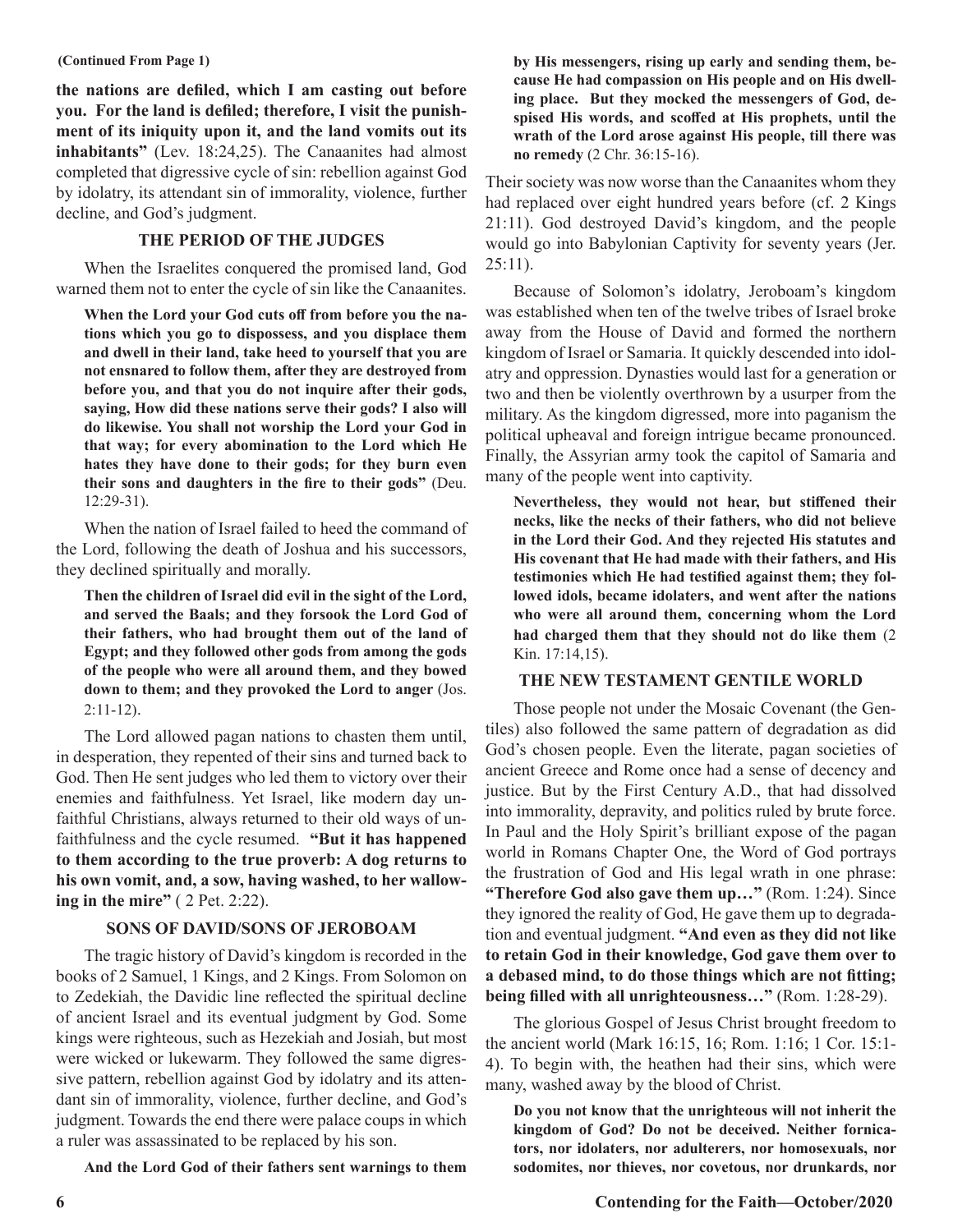**revilers, nor extortioners will inherit the kingdom of God. And such were some of you. But you were washed, but you were sanctified, but you were justified in the name of the Lord Jesus and by the Spirit of our God** (1 Cor. 6:9-11).

They were given a new way of living—one free from the bondage and guilt of sin. As the apostle Paul wrote:

**For by grace you have been saved through faith, and that not of yourselves; it is the gift of God, not of works, lest anyone should boast. For we are His workmanship, created in Christ Jesus for good works, which God prepared beforehand that we should walk in them** (Eph. 2:8-10).

#### **PRESENTLY**

American society is in the process of declining at a fast pace. For almost two generations, our culture has been bombarded with rebellion and hedonism. The same digressive cycle is presently at work and has been for many years rebellion against God, false religions, humanism, atheism, secularism, the acceptance of every kind of immorality as normal—violence—further decline—God's judgment. Have you noticed the increase of violence, especially political violence, in our land? Riots and physical attacks on those with whom they disagree. The two hundred and twenty-year old Democratic Party has become the militant political party opposed to the God and Father of our Lord and Savior Jesus Christ, and anyone who believes in Christ as the only Savior of man from sin. It is pro-death (abortion)—murder of the unborn. It promotes immorality of every description as it seeks to suppress of Biblical morality. Neither party mentions anything about the abomination of same-sex marriage. It is accepted by both sides and is the new "normal." **"…who, knowing the righteous judgment of God, that those who practice such things are deserving of death, not only do the same but also approve of those who practice them"** (Rom. 1:32).

As in the days of the first century church, we need to spread the leaven of Truth (John 8:32; Mat. 13:33) in our nation. We may soon be denied the airwaves or the internet to

do this, but we can still obey the Lord by the oldest method known—preaching the gospel one on one (Acts 8:4). It must be challenging preaching, dealing plainly with religious and moral sins along with the eternal consequences of leaving this world guilty of sin. We need to preach as did John, the forerunner of the Christ. Of his work it is written:

**And he went into all the region around the Jordan, preaching a baptism of repentance for the remission of sins, as it is written in the book of the words of Isaiah the prophet, saying: The voice of one crying in the wilderness: Prepare the way of the Lord; Make His paths straight** (Luke 3:3,4).

Let us also remember the admonition of Paul to the young preacher Timothy when the apostle wrote:

**I charge thee therefore before God, and the Lord Jesus Christ, who shall judge the quick and the dead at his appearing and his kingdom; Preach the word; be instant in season, out of season; reprove, rebuke, exhort with all longsuffering and doctrine. For the time will come when they will not endure sound doctrine; but after their own lusts shall they heap to themselves teachers, having itching ears; And they shall turn away their ears from the truth, and shall be turned unto fables. But watch thou in all things, endure afflictions, do the work of an evangelist, make full proof of thy ministry** (2 Tim. 4:1-5, *KJV*)

My God grant our nation more time to repent. Also, that His church will truly have the love of God and lost souls in their lives as well as keeping its ranks pure. Further, that Christians, especially elders and Gospel preachers, will have the courage of their convictions to live the Christian life and preach the whole council of God regardless of the sacrifices they must make in being faithful to the Lord (Jude 3). May we use that time to live the Christian life regardless of the situations and circumstances that try our faith in God, Christ, and all things righteous as we live out our days on this earth!

> **—2500 Moore Court Columbia, TN 38401**

#### tttttttttttttttttttttttttttttttttttttttttttttttttttttttttttttttt

### **Enemies of the Word of God**

#### **Bruce Stulting**

The preacher spoke the truth when he said, **"of making many books there is no end; and much study is a weariness of the flesh"** (Ecc. 12:12). From the beginning of the written word, millions of books have been penned. From time to time, a book comes along that receives such wide acceptance that it becomes the definitive work in a given field or subject. Other books are opposed and rejected by many for various reasons. Yet, of all the books ever written, none has had so many enemies as the Bible. Many dynamic, learned, and influential men have openly declared that they would destroy this Book of books. Diocletian, Roman Emperor (A.D. 284-305), burned Bibles and erected a monument stating: "Extinct is the name of Christian." The Roman Empire lay in ruins, yet Christianity continues today. Thomas Paine (1737-1809) made the statement, "Five years from now there will not be a Bible in America." Yet, the Bible re-